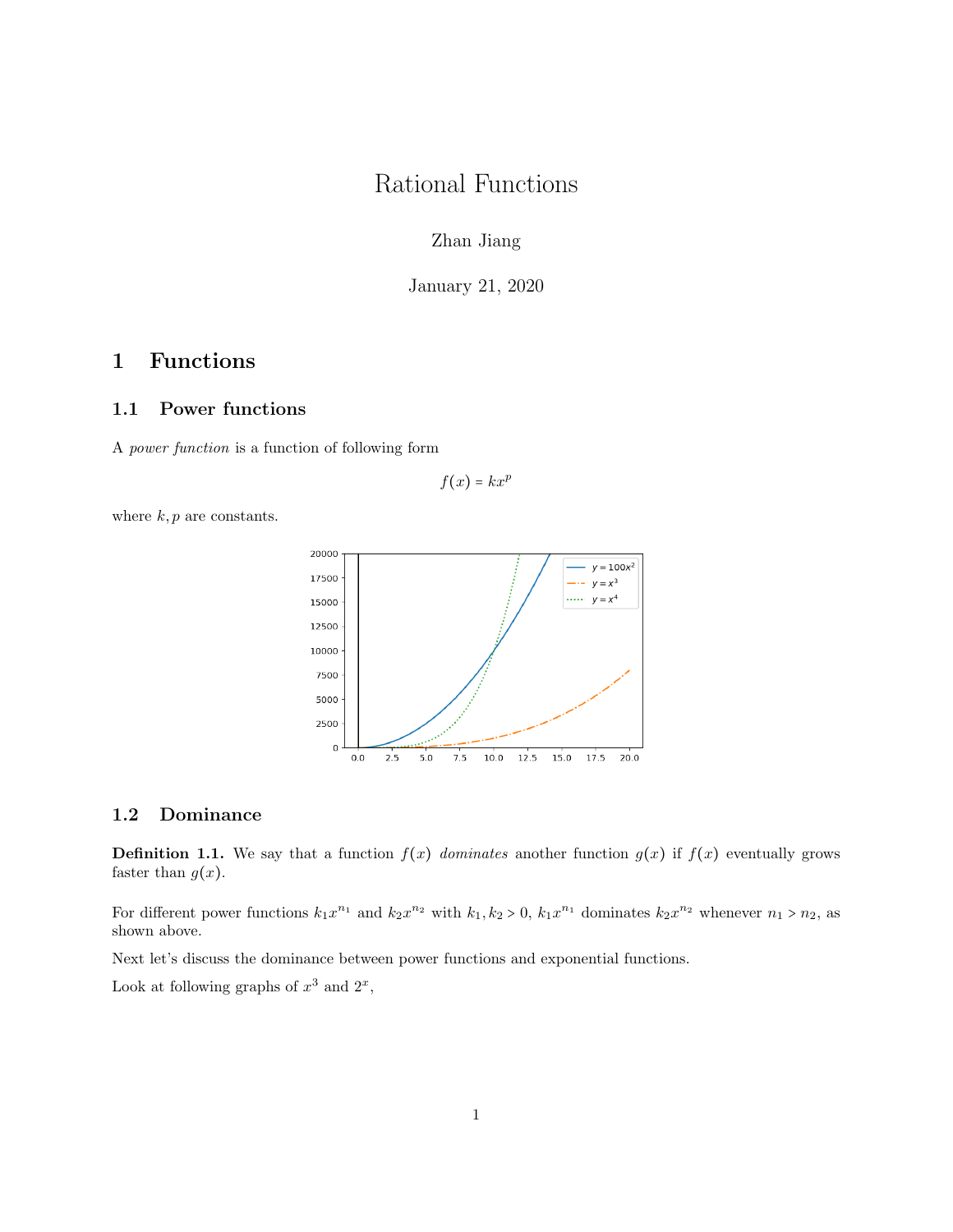

Takeaway: Every exponential growth function eventually dominates every power function.

- 1. Which function dominates as  $x \to \infty$ ?
	- (a)  $10e^{0.1x}$  or  $0.2x^5$
	- (b)  $\sqrt{x}$  or  $\ln(x)$

### 1.3 Polynomials

Polynomials are the sums of power functions with nonnegative integer exponents.

$$
y = p(x) = a_n x^n + a_{n-1} x^{n-1} + \dots + a_1 x + a_0
$$

Here *n* is an nonnegative integer called the *degree* of the polynomial. The term  $a_n x^n$  is called the *leading* term, and  $a_n \neq 0$  is the leading coefficient.



1. Find the cubic polynomial for following graph.

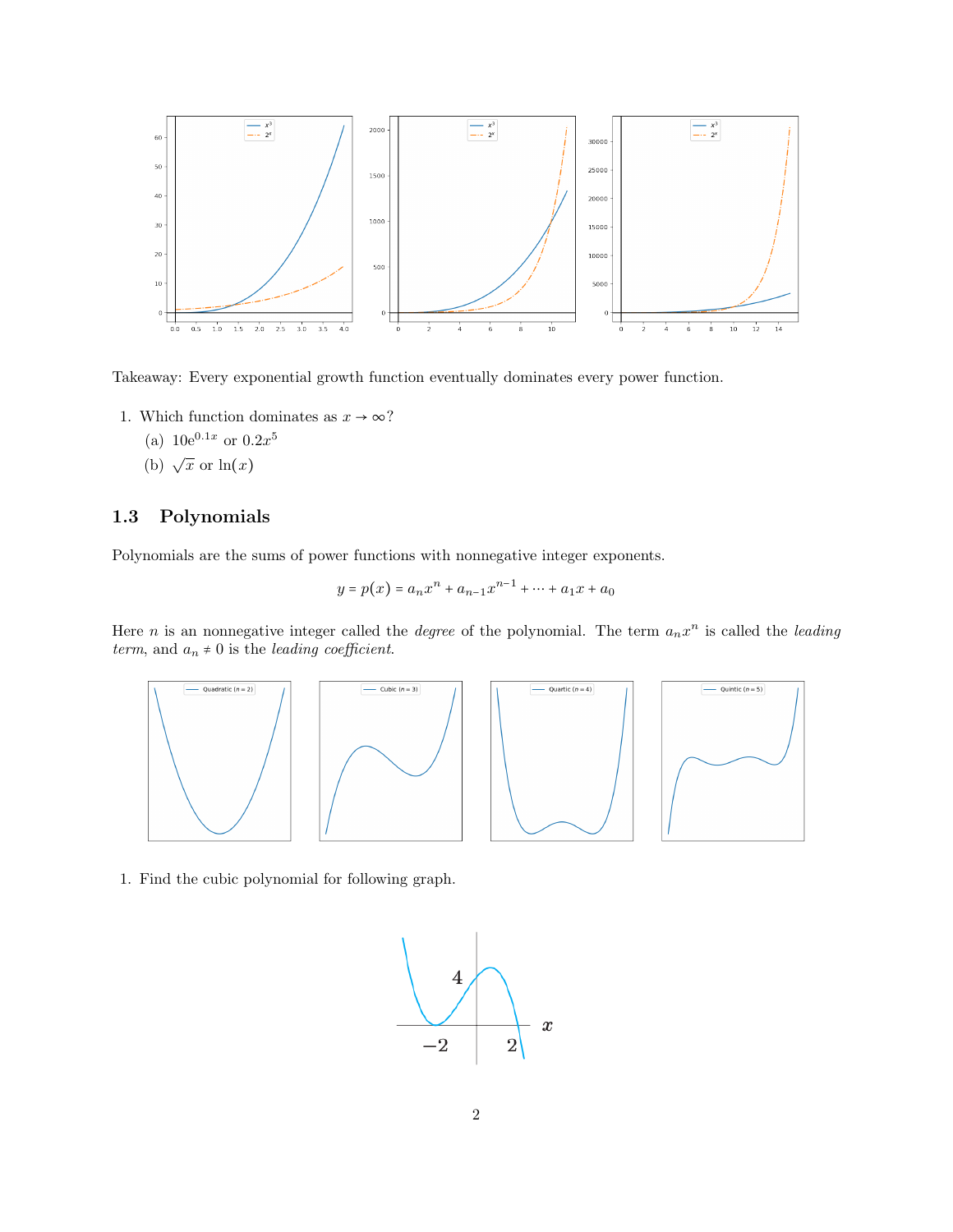2. Each of the graphs below is of a polynomial. The windows are large enough to show end behavior.



- (a) What is the minimum possible degree of the polynomial?
- (b) Is the leading coefficient of the polynomial positive or negative?

### 1.4 Rational functions

Rational functions are ratios of polynomials

$$
f(x) = \frac{p(x)}{q(x)}
$$

where  $p(x)$ ,  $q(x)$  are polynomials with  $q(x) \neq 0$ .



What is the range of this function  $\frac{5}{x^2+4}$ ?

1. A box of fixed volume  $V$  has a square base with side length  $x$ . Write a formula for the height  $h$  of the box in terms of  $x$  and  $V$ . Sketch a graph of  $h$  versus  $x$ .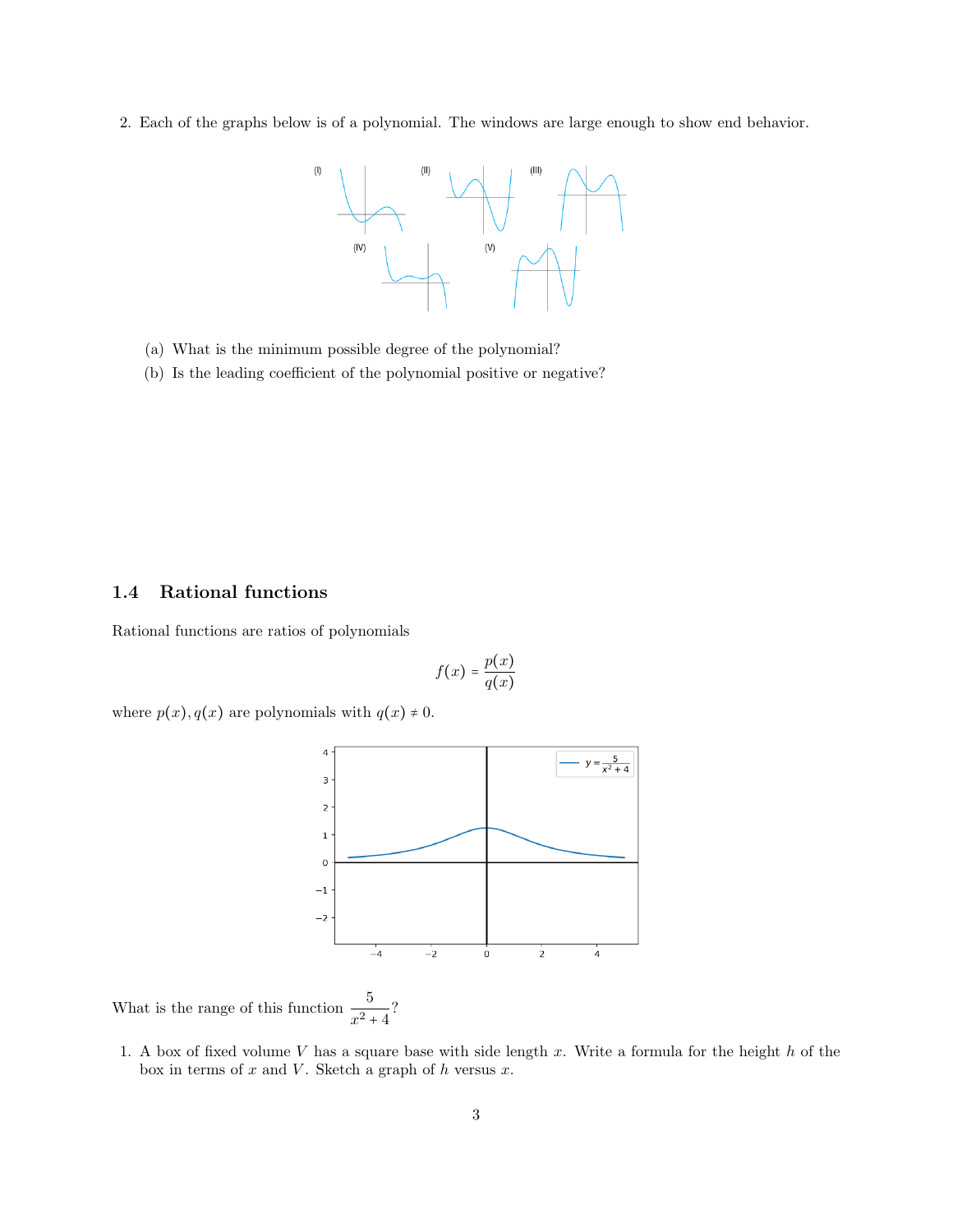2. A pomegranate is thrown from ground level straight up into the air at time  $t = 0$  with velocity 64 feet per second. Its height at time t seconds is  $f(t) = -16t^2 + 64t$ . Find the time it hits the ground and the time it reaches its highest point. What is the maximum height?

## 2 Asymptotes

If the graph of  $y = f(x)$  approaches a horizontal line  $y = L$  as  $x \to \infty$  or  $x \to -\infty$ , then the line  $y = L$  is called a horizontal asymptote. This occurs when

$$
f(x) \to L
$$
 as  $x \to \infty$  or  $f(x) \to L$  as  $x \to -\infty$ 

If the graph of  $y = f(x)$  approaches a vertical line  $x = K$  as  $x \to K$  from one side or the other side, then the line  $x = K$  is called a *vertical asymptote*. This occurs when

$$
y \to \infty
$$
 or  $y \to -\infty$  when  $x \to K$ 

We call the behavior of a function as  $x \to \pm \infty$  its end behavior.

Let us look at the graph of the function  $y = \frac{3x^2 - 12}{x^2 - 1}$  $\frac{x}{x^2-1}$ .



For a rational function  $\frac{p(x)}{q(x)}$ ,

- $\bullet$  the vertical asymptotes are determined by  $\_\_$
- $\bullet\,$  the horizontal asymptotes are determined by  $\_\_$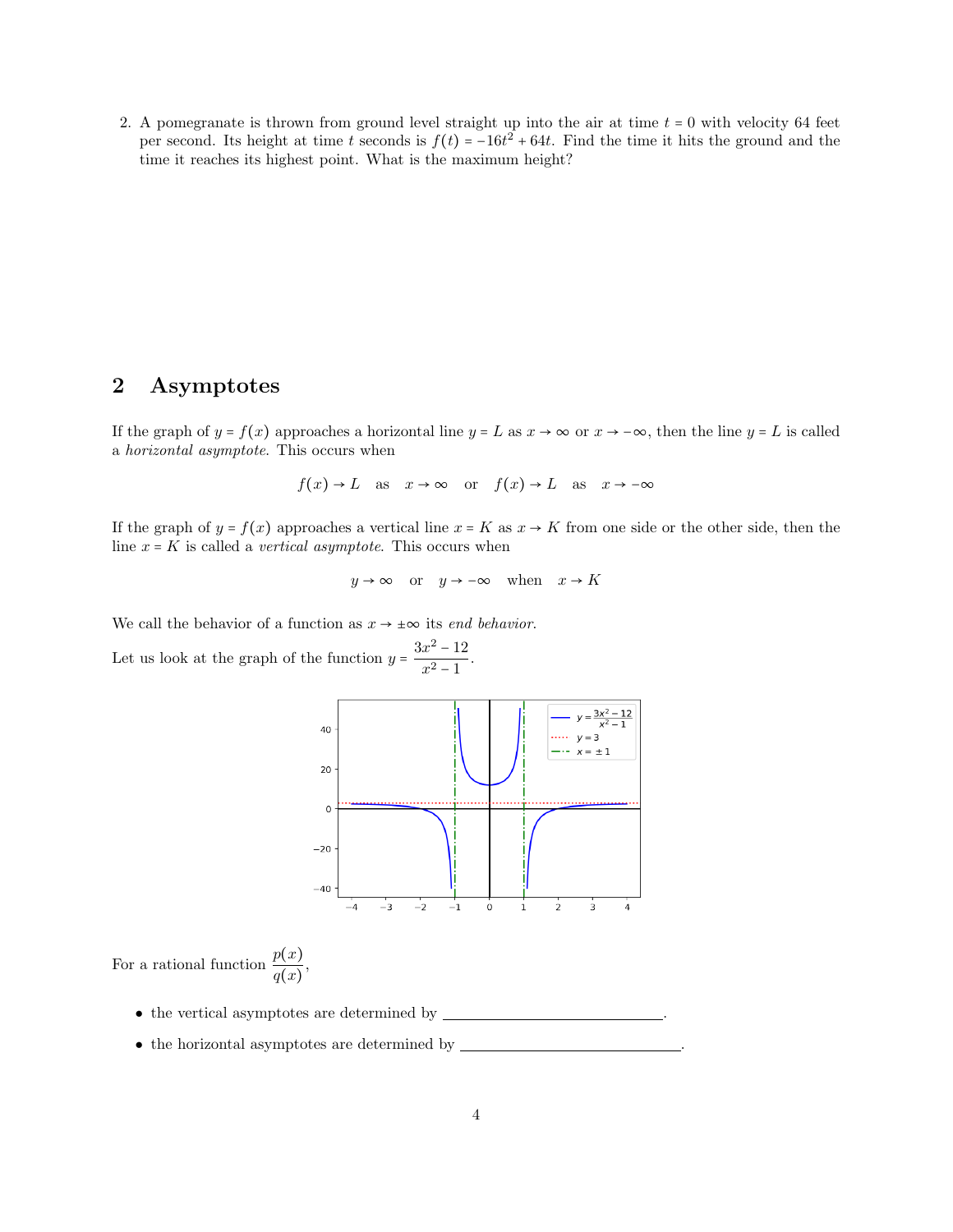Let's look at another example! Below is the graph of the function  $y = \frac{4(x^2 + x - 2)}{x}$  $x^2 - 4$ 



## 3 Questions

1. Determine the end behaviour of following functions

(a) 
$$
f(x) = 1000 - 38x + 50x^2 - 5x^3
$$

(b) 
$$
f(x) = \frac{3x^2 + 5x + 6}{x^2 - 4}
$$

2. Find all horizontal and vertical asymptotes for each rational function

(a) 
$$
f(x) = \frac{x^2 + 5x + 4}{x^2 - 4}
$$
  
(b)  $f(x) = \frac{5x^3 + 7x - 1}{x^3 - 27}$